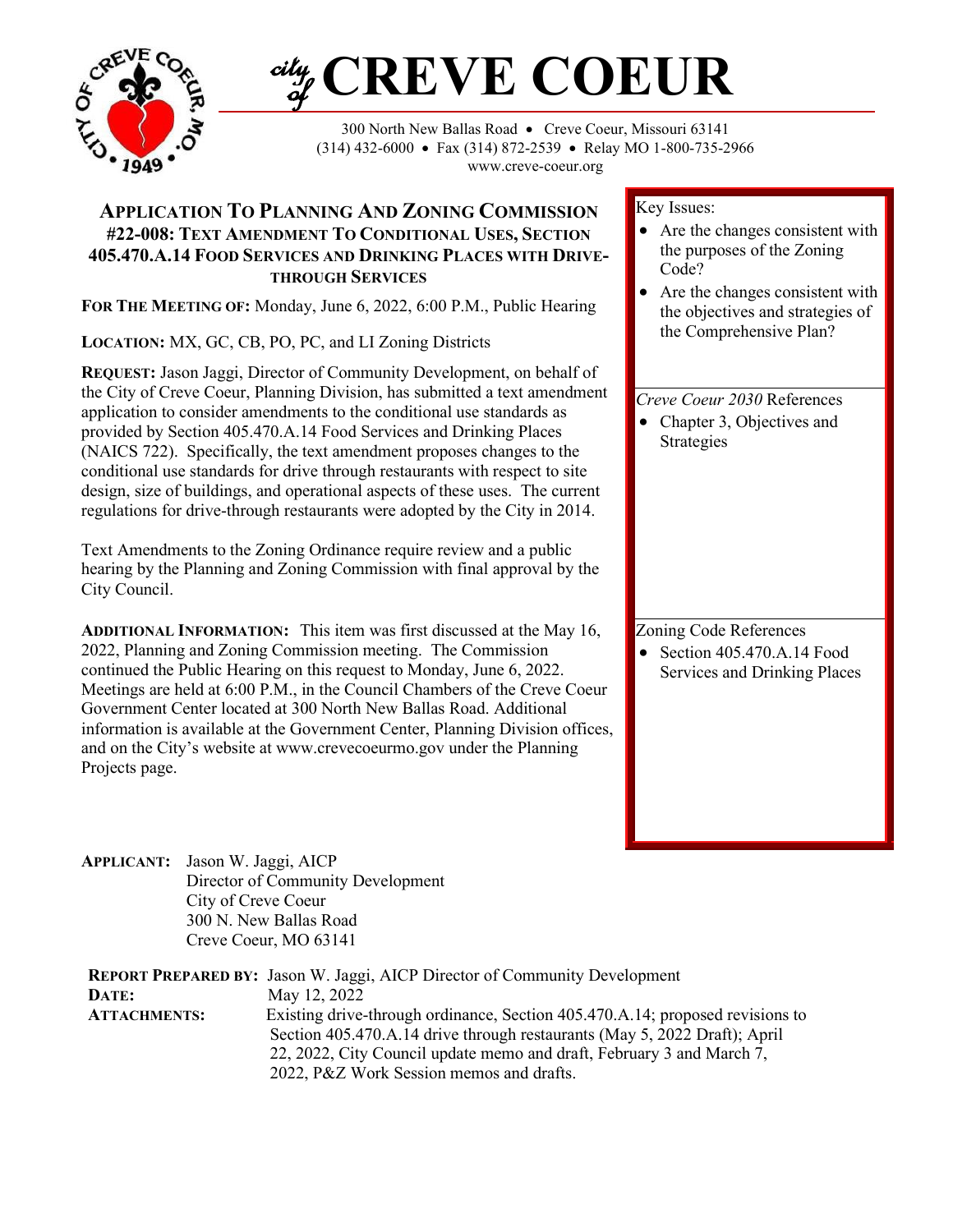#### **BACKGROUND**

The Planning and Zoning Commission conducted a public hearing on this request on May 16, 2022. At that time staff presented the proposed revisions to the restaurant drive-through ordinance and solicited feedback from the Commission and members of the public. Please refer to the May 16<sup>th</sup> staff report and presentation slides for additional background information. At the conclusion of the discussion, the Commission voted to continue the public hearing to June 6, 2022 to allow additional input and for staff to consider the feedback received.

After the meeting, staff has received a few comments regarding the proposed ordinance. Emailed comments are attached for the Commission's review.

#### **PROPOSED REVISIONS SINCE THE MAY 16 MEETING**

Staff has considered the comments received from both the public and Commission and has provided additional revisions. The changes made to the regulations are shown in the attached redlined document. These changes are summarized as follows in accordance with the applicable section number:

• 14.b: Removed the reference that limits restaurants to 40% of the building square footage. This requirement was removed by a prior text amendment back in 2019 via Ordinance 5626 and no longer applies.

### **Adjacent to Residential Uses**

- 14.c: Restaurant drive-throughs that abut residential uses has been amended to specify singlefamily residential uses. This change was made based on a comment received that a mixed-use development that has multi-family residential adjacent to a proposed drive-thru wouldn't qualify. Staff believes the intent has been to regulate these uses, as applicable, when adjacent to single family residences and not to include all forms of residential, noting that multi-family residential uses are allowed in some commercial zoning districts.
- $14.c(2)$ , (7) and (8): Minor revisions for clarity. No substantive changes.

#### **Adjacent to Non-Residential Uses**

- 14.d: Clarified adjacent to single family uses in the same manner as above.
- $\bullet$  14.d(1): Changed the method for determining the dimension of the additional building on site that allows for a drive-thru within a coordinated development. The current ordinance requires a building frontage width of at least 200-feet to qualify for a drive-thru restaurant. Staff previously proposed reducing that to 150-feet to account for smaller buildings. To provide greater flexibility and to simplify the regulation, staff has revised this qualification to require a minimum of a 10,000 square foot building. The specific dimensions of the building would not be considered as long as at least one building within the development has a minimum square footage of 10,000 square feet. It is important to note that for drive-thrus that are not adjacent to residential, the existing ordinance does not specify the use of the "other" building. Meaning, the other building on the site could be an office building or any other allowable use meeting these size requirements. For those that are adjacent to residential uses, the requirement is that it must be located within a multi-tenant retail building because they cannot be freestanding.
- $14.d(2)$  and  $(3)$ : Minor revisions for clarity. No substantive changes.
- $\bullet$  14.d.(5): No changes, however, this portion was discussed at the prior meeting but was inadvertently left out of the previous version. The size of a free-standing drive-thru building has been reduced from the current requirement of 2,500 square feet to 2,000 square feet to allow for smaller restaurants. The minimum seating has been left unchanged at 55.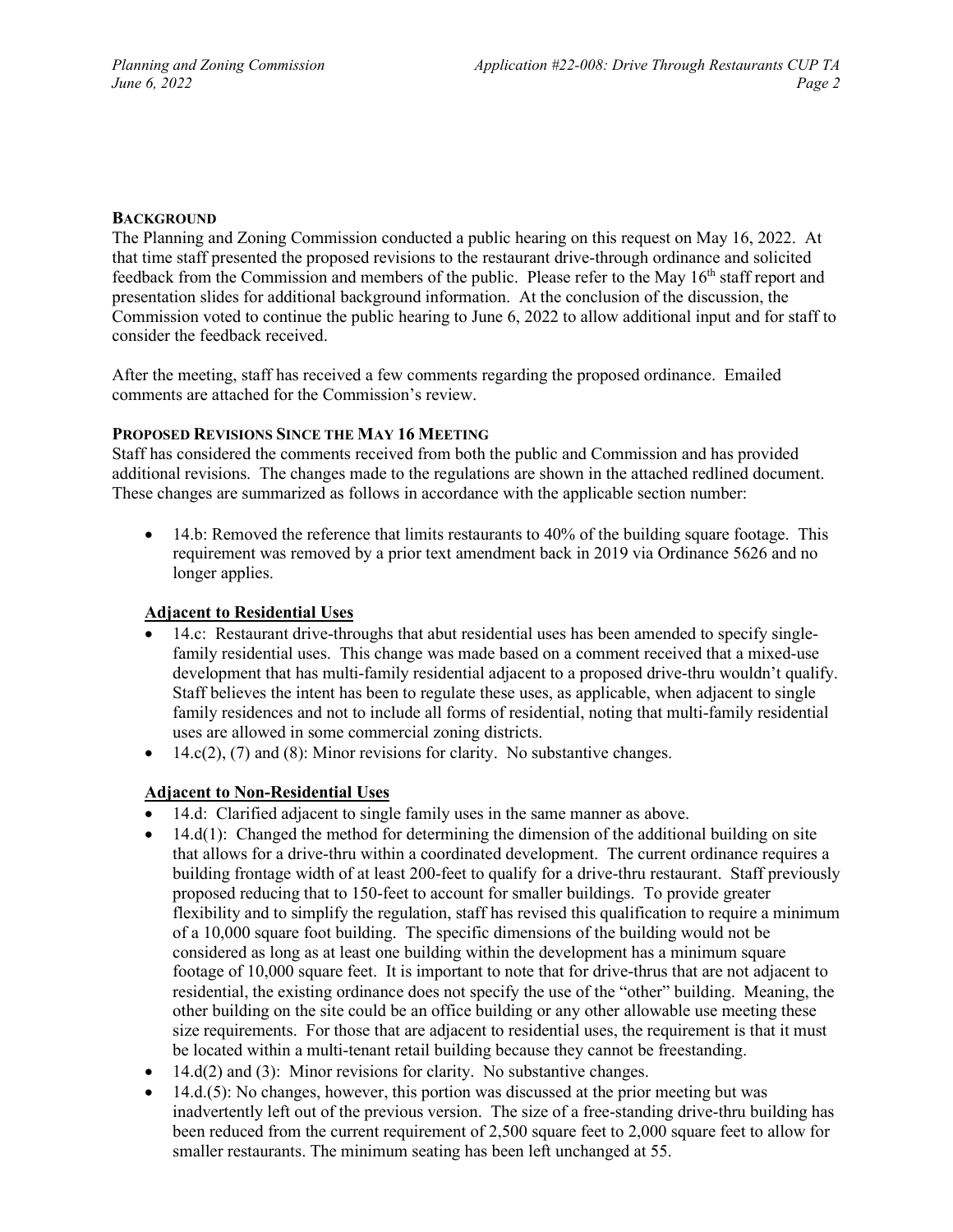• 14.d.(9) and (10). Minor revisions for clarity. No substantive changes.

#### **SUMMARY AND CONCLUSION**

The proposed changes maintain the two-tiered system of regulations for drive-thru restaurants for those uses that are adjacent to residential and those that are not. Further, these changes to the drive-thru ordinance have been developed in such a manner to achieve an acceptable balance that adheres to the broader goals of the comprehensive plan, minimizes negative impacts, but also recognizes the ultimate desirability to accommodate these uses as provided by the current ordinance.

A draft ordinance has been prepared reflective of the changes discussed within this report to facilitate the Commission's review. Staff requests further discussion by the Commission on the following items, which represent the more significant aspects of these amendments:

- The allowance to have drive-thru service windows and order facilities along a non-primary street building frontage subject to landscaped screening. For reference, primary street frontage is a term that refers to the elevation that faces the highest level of roadway as determined by the regional functional classification system. For example, for the property located on the corner of Olive and Old Ballas, a building frontage on Olive Blvd. would be the primary street frontage.
- The specification for adjacent "single family" residential uses.
- When adjacent to non-residential, the change to base the qualification for a drive-thru from a building with 200-feet of frontage to a minimum size of 10,000 square feet.
- when adjacent to non-residential, the continuance of specifying a minimum size for a drive-thru restaurant, and minimum number of indoor seats.
- The removal of requiring off-street parking for outdoor seating areas. The current ordinance requires 1 additional parking space per 8 outdoor seats.

#### **RECOMMENDATION AND ACTIONS**

After deliberation and upon the closing of the public hearing, if the Planning and Zoning Commission has chosen to accept the regulations as provided in the draft ordinance as written, the following would be a suitable motion for this application:

"I move to recommend approval of the text amendments presented with Application #22-008 to amend the conditional use standards for drive through restaurants as regulated under Section 405.470.A.14 of the Zoning Ordinance subject to the conditions contained in the draft ordinance prepared for the meeting of June 6, 2022." (Conditions may be added, eliminated, or modified by preceding motion.)

#### **APPENDIX 1: COMPREHENSIVE PLAN**

Included and attached by reference. See body of report for specific excerpts.

#### **APPENDIX 2: ZONING CODE**

Included and attached by reference. See body of report for specific excerpts.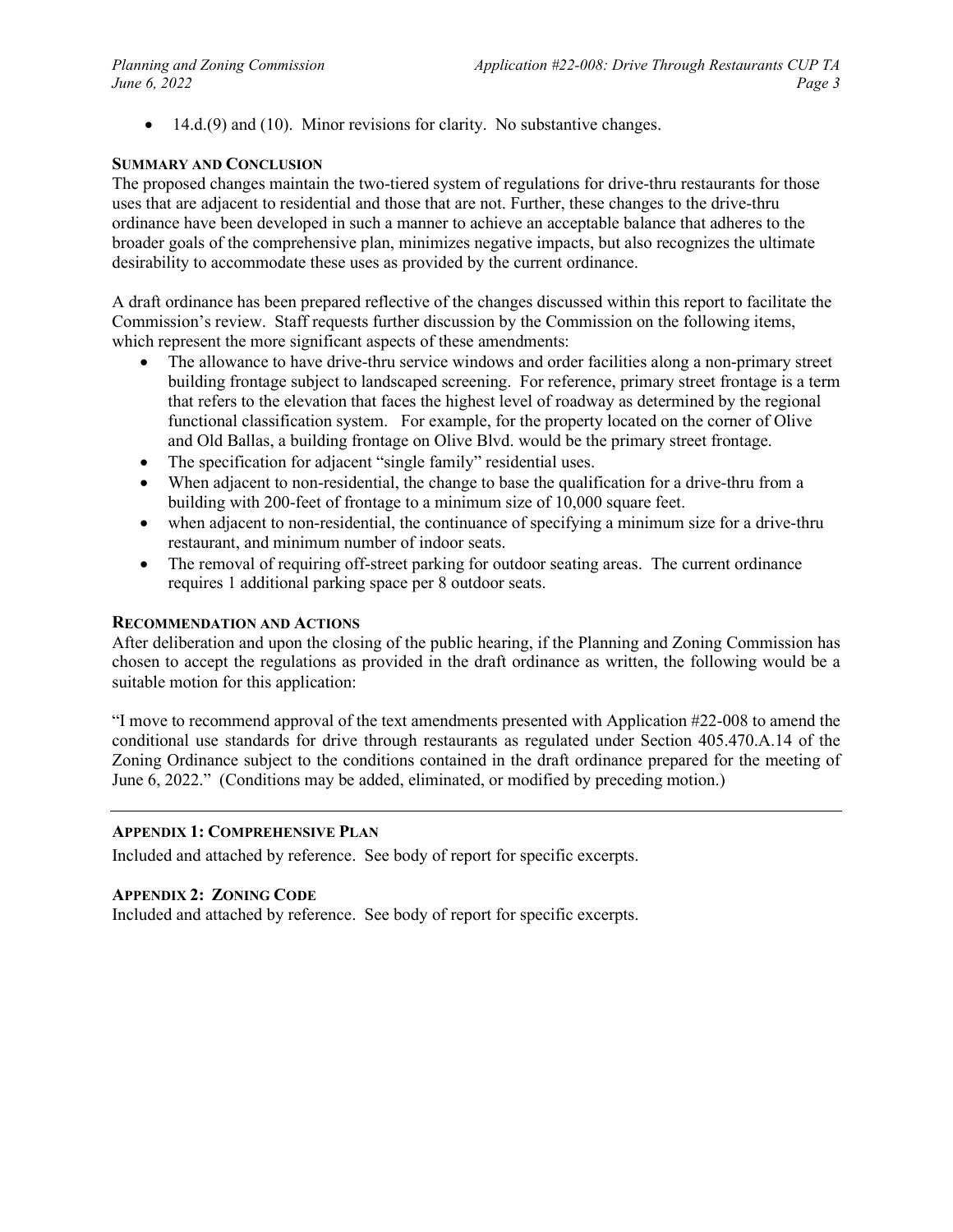*Draft Revisions 5-5-22 P&Z Public Hearing May 16, 2022 Revised P&Z Public Hearing June 6, 2022*

# **Proposed Revised Section 405.470.A Conditional Uses (Drive-thru Restaurant Ordinance)**

**14.** *Food services and drinking places — (NA/CS 722).* Shall be located on sites of not less than two (2) acres with the following exceptions and conditions: [Ord. No. 5400 §2, 11-10-2014]

**a.** The acreage requirement does not apply to restaurants without drive-thru services within the "GC" District;

**b.** The acreage requirement does not apply to restaurants without drive-thru services in the "CB," "PO," "PC" and "LI" Districts that are located within a retail or office building., provided that such restaurants do not collectively occupy more than forty percent (40%) of the building square footage; [Ord. No. 5626, 2-11-2019]

#### **c. Drive-thru services on sites in the "MX," "GC," "CB," "PO," "PC," and "LI" Districts that abut single family residential uses are subject to the following:**

**(1)** Drive-thru facilities shall be limited to one (1) restaurant with no more than two (2) service windows, two (2) order facilities and two (2) designated stacking lanes which shall all be located on the rear or one (1) end of a multi-tenant retail building having a continuous structure frontage of at least two hundred (200) feet. Such frontage may include one (1) passageway or arcade (not open on the sides).

**(2)** The drive-thru order facility and service window shall only be on or adjacent to a wall not facing a the primary street frontage., unless otherwise approved, and If adjacent to single family residential uses, the facility and service window shall be completely screened from the groundfloor level of adjacent residences with a property line wholly or partially within two hundred (200) feet of either the order facility or the service window by means of a solid barrier or topographic change. Vegetation cannot be used to meet this requirement but may be needed to address aesthetic concerns. If adjacent to a street, the drive-thru order facility and service window shall provide visual screening in the form of dense landscaping as deemed appropriate by the Planning and Zoning Commission.

**(3)** The drive-thru restaurant shall have no minimum size requirement; however, less than two thousand four hundred (2,400) square feet of gross floor area (area under roof) and a minimum of fifty-five (55) indoor seats and tables for customers shall be provided. Unenclosed outdoor seating areas shall not require additional off-street parking.

**(4)** The drive-thru order facility and service window shall be no less than fifty (50) feet from any property line of any residential use.

**(5)** The designated stacking lane shall be no less than one-hundred ninety (190) feet long [approximately ten (10) cars] excluding the space being served by the window, which shall be no less than nine (9) feet wide by nineteen (19) feet long. The lane shall, at a minimum, provide for vehicular escape prior to the point of the facility order board, which escape route can be shared with the general parking lot circulation.

**(6)** The entrance to the designated stacking lane shall be no less than fifty (50) feet from the nearest point on the property line across the nearest vehicular entrance.

| Formatted: Font: 12 pt        |
|-------------------------------|
| Formatted: Font: 12 pt        |
| Formatted: Font: 12 pt        |
| Formatted: Font: 12 pt        |
| <b>Formatted:</b> Font: 12 pt |
|                               |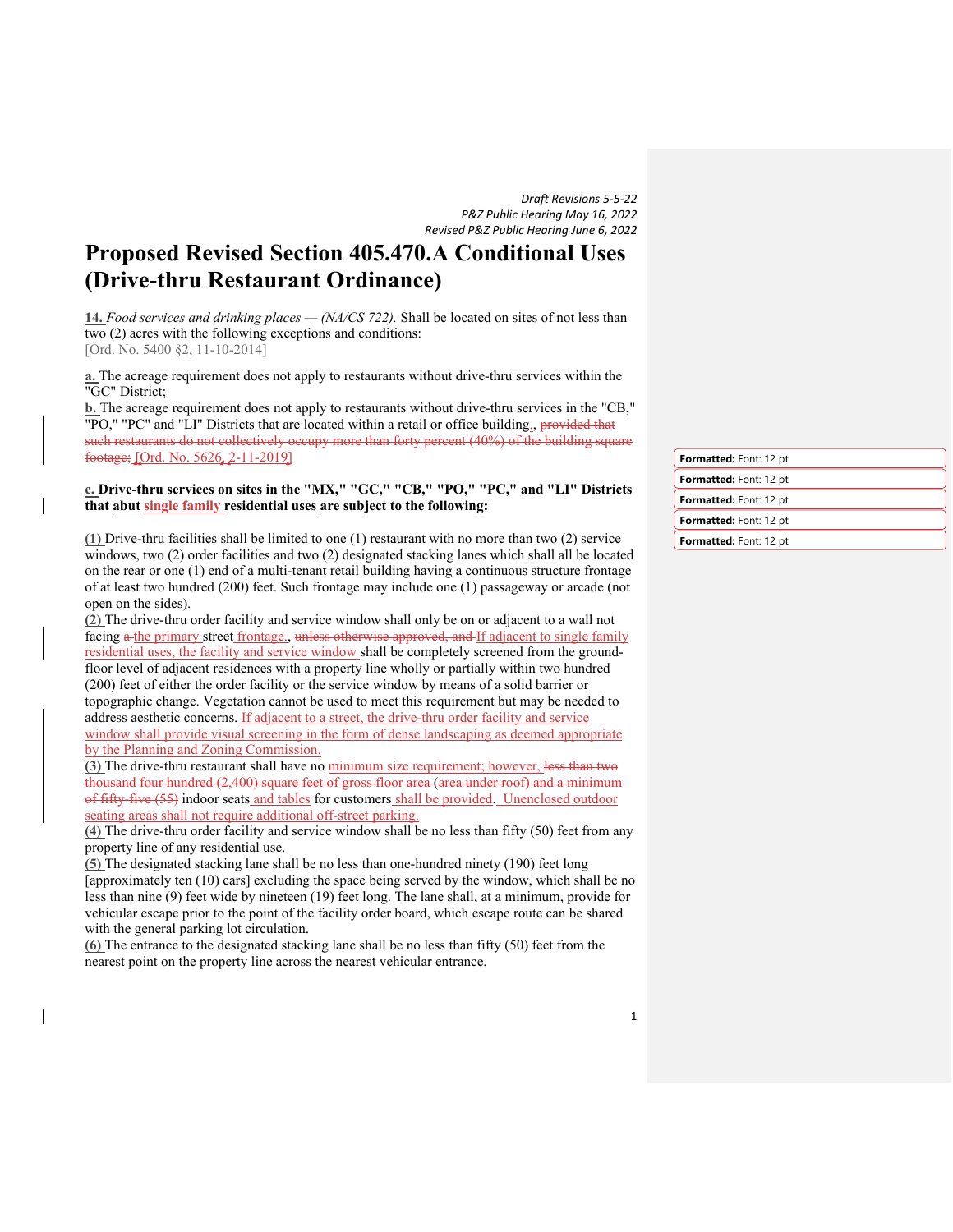*Draft Revisions 5-5-22 P&Z Public Hearing May 16, 2022 Revised P&Z Public Hearing June 6, 2022*

**(7)** If the designated stacking lane crosses between the building and primary street frontage it shall be screened as provided by Section 405.470.A.14.c.2. The designated stacking lane shall not cross between the building and principal street frontage.

**(8)** A traffic study shall be submitted by the applicant that demonstrates, to the satisfaction of the City, that the required drive-thru facilities shall not interfere with site circulation or be hazardous to motorists or pedestrians entering, exiting or passing by the site and on adjacent roadways. **(9)** The order facility shall utilize automatic volume control which adjusts outbound volume based on the outdoor ambient noise level.

**(10)** An acoustical study shall be submitted demonstrating that the order facility and service windows will not produce sounds exceeding sixty (60) dB as measured at any property line abutting a residential use, up to a height of eight (8) feet above ground at the property line and demonstrating that the order facility and service windows will not increase ambient sound levels at other property lines above the average Monday to Friday midday level.

#### **d. Drive-thru services on sites in the "MX," "GC," "CB," "PO," "PC," and "LI" Districts that only abut non-single family residential uses are subject to the following:**

**(1)** Drive-thru facilities shall be limited to one (1) restaurant with no more than two (2) service windows, two (2) order facilities and two (2) designated stacking lanes in a coordinated development located on one (1) or more lots totaling three (3) or more acres, with shared access and two  $(2)$  or more buildings *(including the proposed drive-thru)*, one  $(1)$  of which shall have-a continuous structure frontage of at least two hundred (200) feet no less than 10,000 square feet of gross floor area. Such frontage may include one (1) passageway or arcade (not open on the sides). All buildings shall be designed with similar use of materials and design elements such that the buildings are aesthetically complementary to each other.

**(2)** The drive-thru order facility and service window shall only be on or adjacent to a wall not facing a the primary street frontage, unless otherwise approved. If adjacent to a street, the drivethru order facility and service window shall provide visual screening in the form of dense landscaping as deemed appropriate by the Planning and Zoning Commission.

**(3)** The drive-thru restaurant shall have pedestrian-oriented landscape adjacent to the buildingsite features. equivalent in area to fifty percent (50%) of the gross floor area of the entire restaurant use (area under roof).Such features include, but are not limited to, the following: landscaped planting areas adjacent to the building, outdoor seating areas, and pedestrian connections within the site. Unenclosed outdoor seating areas shall not require additional off-street parking. **(4)** If the drive-thru restaurant is freestanding, an eight-foot-wide planted landscape strip shall be adjacent to at least two (2) other sides of the building, exclusive of the pedestrian area. **(5)** If the drive-thru restaurant is freestanding, it shall have no less than two thousand five

hundred (2,0500) square feet of gross floor area (area under roof) and a minimum of fifty-five (55) indoor seats for customers.

**(6)** Any service areas, including, but not limited to, trash receptacles, compactors, transformers, outdoor cooking or refrigeration equipment and utility connections, must be fully enclosed. Such enclosures shall appear as a part of the restaurant building to the maximum extent as found to be practicable by the City.

**(7)** The designated stacking lane shall be no less than one-hundred ninety (190) feet long [approximately ten (10) cars], excluding the space being served by the window, which shall be no less than nine (9) feet wide by nineteen (19) feet long. The lane shall, at a minimum, provide **Formatted:** Font: Not Bold